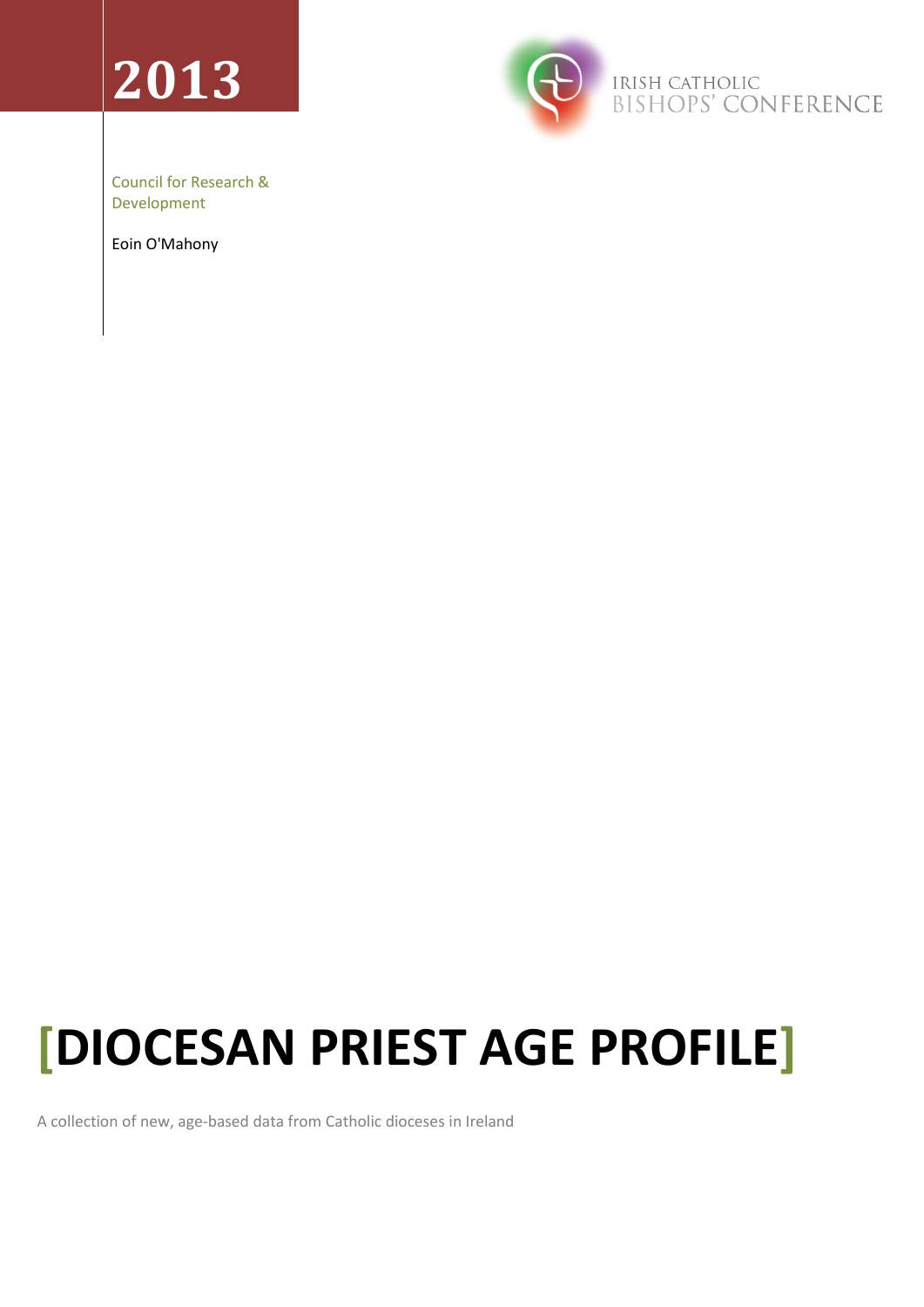#### **Introduction**

This is the second age profile of the priests currently assigned to parish ministry in dioceses in Ireland. It updates the data presented by a similar report in 2011. In October 2013, I sent each Diocesan Secretary a questionnaire asking three questions:

- 1. The number of parishes in that diocese
- 2. The number of Diocesan priests currently assigned to parish ministry in that diocese
- 3. The number of Diocesan priests (include **only** those currently assigned to ministry) in one of seven age groups.

This was to establish a profile of Diocesan priests currently in ministry (hereafter known as priests) across the 26 dioceses of Ireland. By mid-November, all 26 dioceses had returned their completed questionnaires. What follows are the data that arose from this questionnaire and a short comparison with a similar survey of dioceses completed in 2007 and the 2011 survey.

### **Numbers and proportions of priests in Irish dioceses**

From the data returned from each of the 26 dioceses, there are 2,067 (an increase on the 1,965 reported in 2011) priests currently assigned to parish ministry. Of the dioceses, Dublin has the most with 269 priests with Cork & Ross having under half of this number at 117 priests. The table below shows the distribution (numerically ranked from largest to smallest) of the 2,067 priests currently assigned to parish ministry.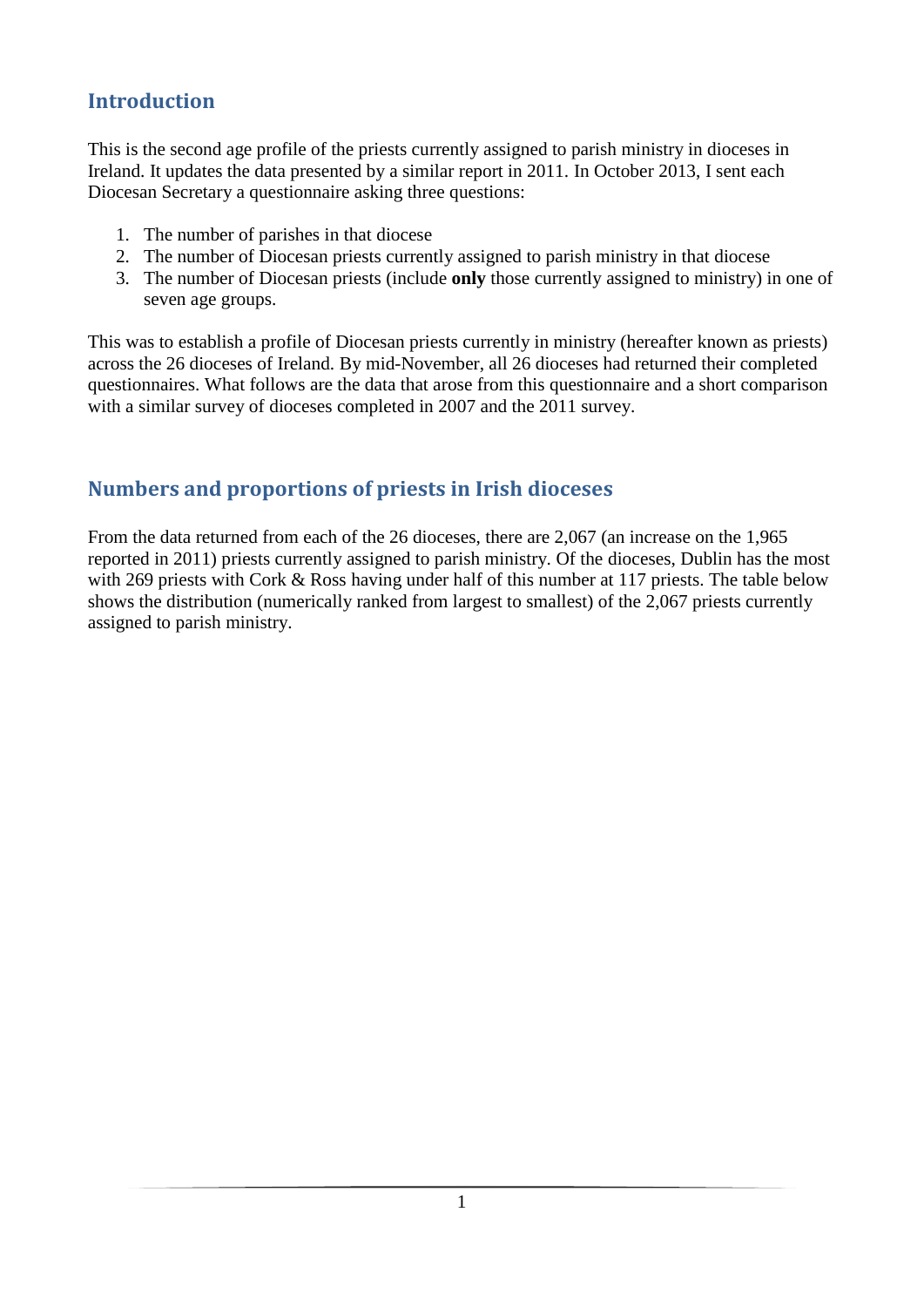| dioceses                        | <b>Number</b> | <b>Proportion of total number</b> |  |
|---------------------------------|---------------|-----------------------------------|--|
| <b>Dublin</b>                   | 269           | 13.0                              |  |
| <b>Cork &amp; Ross</b>          | 117           | 5.7                               |  |
| <b>Ferns</b>                    | 111           | 5.4                               |  |
| Down & Connor                   | 110           | 5.3                               |  |
| Limerick                        | 110           | 5.3                               |  |
| <b>Meath</b>                    | 102           | 4.9                               |  |
| Armagh                          | 99            | 4.8                               |  |
| Cloyne                          | 88            | 4.3                               |  |
| <b>Killaloe</b>                 | 88            | 4.3                               |  |
| <b>Derry</b>                    | 84            | 4.1                               |  |
| <b>Cashel &amp; Emly</b>        | 79            | 3.8                               |  |
| Kildare & Leighlin              | 76            | 3.7                               |  |
| Tuam                            | 74            | 3.6                               |  |
| Clogher                         | 72            | 3.5                               |  |
| <b>Kerry</b>                    | 67            | 3.2                               |  |
| Raphoe                          | 63            | 3.0                               |  |
| <b>Kilmore</b>                  | 62            | 3.0                               |  |
| <b>Ardagh &amp; Clonmacnois</b> | 59            | 2.9                               |  |
| <b>Waterford &amp; Lismore</b>  | 59            | 2.9                               |  |
| <b>Ossory</b>                   | 58            | 2.8                               |  |
| Galway                          | 48            | 2.3                               |  |
| Elphin                          | 45            | 2.2                               |  |
| <b>Achonry</b>                  | 37            | 1.8                               |  |
| <b>Killala</b>                  | 31            | 1.5                               |  |
| Clonfert                        | 30            | 1.5                               |  |
| <b>Dromore</b>                  | 29            | 1.4                               |  |
|                                 | 2,067         | 100                               |  |

From this table, it is evident that the seven dioceses with the smallest numbers (Ossory, Galway, Elphin, Achonry, Killala, Clonfert, Dromore) combined have just marginally more priests (278) than has Dublin. The proportions of total numbers give a more generalised picture of the number of priests in Ireland. The table above also shows these ranked proportions. The map on the next page shows these data represented on a simple gradient of small, medium and large numbers of priests per diocese.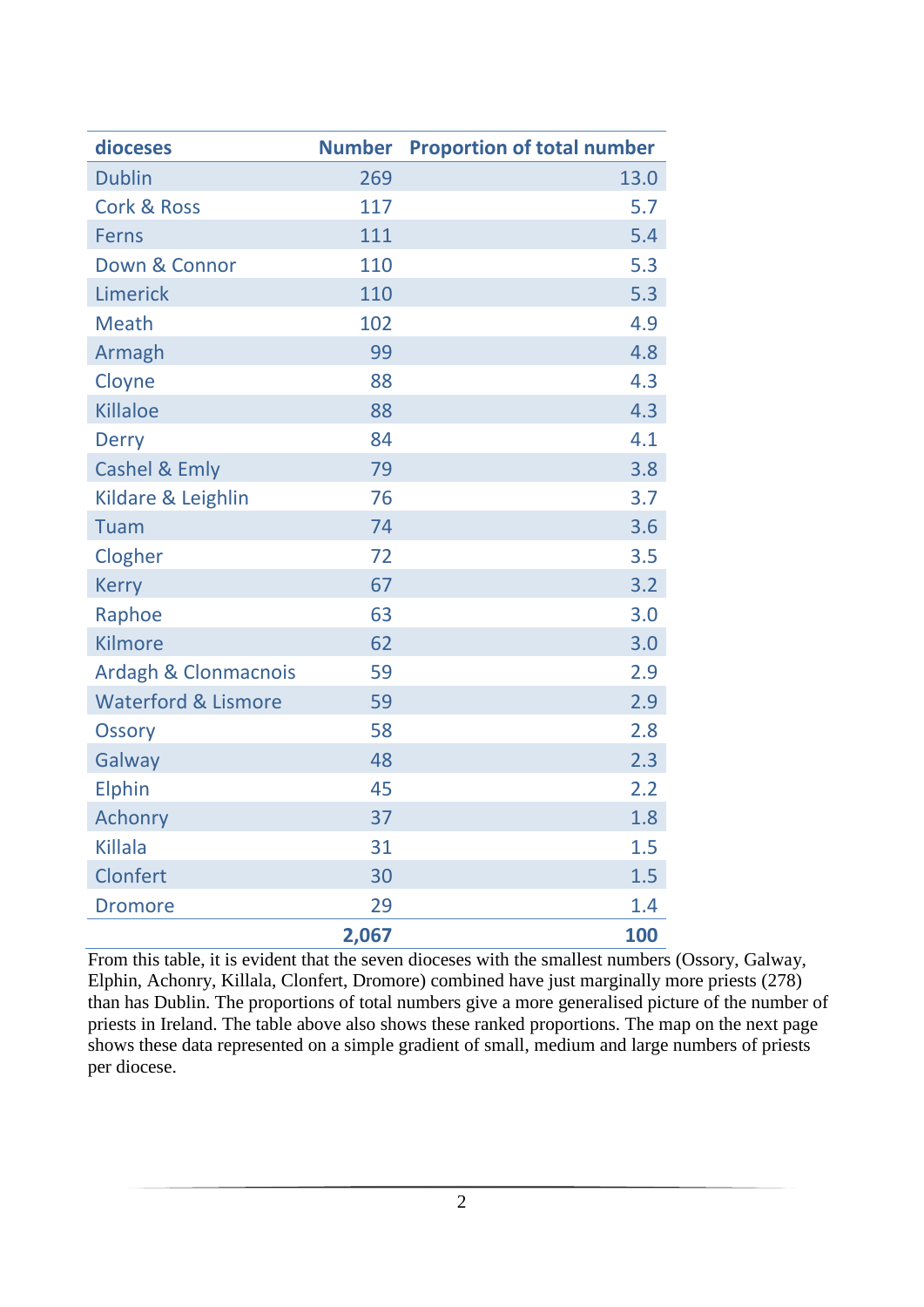

#### **Figure 1: numbers of priests serving in parish ministry by diocese 2013**

Most of Ireland's dioceses have between 2 and 4% of the total number of priests. However, those with the smallest proportions (i.e. below 3%) are those with the smallest numbers of priests. The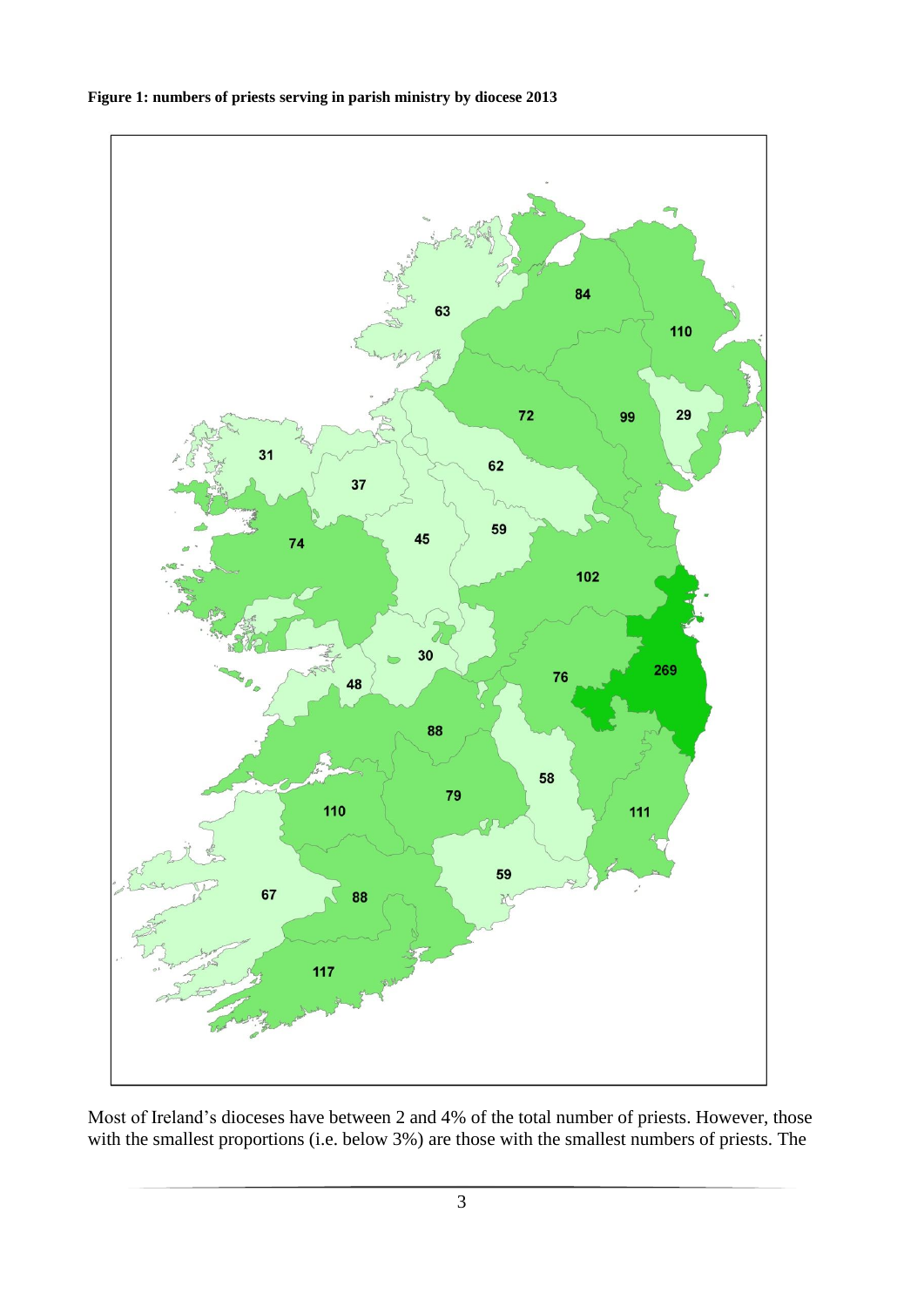total number of priests assigned to parish ministry has increased since 2011 but the regional distribution has differed somewhat. In 2011, Cork and Ross had 92 priests assigned to ministry but this year they have 117. Limerick diocese has also seen an increase in the reported numbers over this short period. Ferns, Derry and Achonry likewise have seen increases in the reported numbers of priests.

#### **Age groups and priests in Ireland**

In a 2007 age profile report, it was noted that the age profile for Catholic priests in Ireland is generally older than for all age groups recorded by the Republic's Central Statistics Office. That is to say, when you compare the proportions of the total number of men in each age group for the Republic with the same age group of priests in Ireland, the age profile of Catholic priests is older. The tables below summarise the age group data for the priests of Ireland and these data in comparison to those men in the same age group.

|               | <b>Numbers in all dioceses</b> 2011 |      | 2013 |
|---------------|-------------------------------------|------|------|
|               | 2013                                |      |      |
| 25-34         | 32                                  | 1.6  | 1.5  |
| 35-44         | 249                                 | 12.7 | 10.4 |
| 45-54         | 457                                 | 23.3 | 23.2 |
| 55-64         | 528                                 | 26.9 | 25.1 |
| 65-74         | 491                                 | 25.0 | 27.1 |
| 75-84         | 181                                 | 9.2  | 11.2 |
| 85 years plus | 27                                  | 1.4  | 1.5  |

As can be seen, three quarters of all of the priests in Ireland are aged between 45 and 74. This is not a large change from 2011. However, the age profile is getting older with larger proportions of the priests now falling within the older age categories. The largest proportion of priests in Ireland is now in the 65 to 74 age group and, as can be seen from the table below, this proportion is increasing. The proportions of priests in the sub-44 age groups are decreasing. It should be noted however that the proportions in the 2007 survey are based on a slightly different definition of "priests currently in ministry".

|               | 2007 | 2011 | 2013 |
|---------------|------|------|------|
| 25-34         | 3.6  | 1.6  | 1.5  |
| 35-44         | 15.1 | 12.7 | 10.4 |
| 45-54         | 20.7 | 23.3 | 23.2 |
| 55-64         | 23.8 | 26.9 | 25.1 |
| 65-74         | 24.8 | 25.0 | 27.1 |
| 75-84         | 9.5  | 9.2  | 11.2 |
| 85 years plus | 2.5  | 1.4  | 1.5  |

It is evident as well that there is a larger proportion of priests currently in parish ministry aged 65 and over than in 2007 and 2011. The map overleaf shows the percentage of priests in each diocese aged 65 and over on a simple gradient of small, medium and large numbers of priests per diocese. Of note is the cluster of dioceses in the south of the island with relatively high percentages of priests aged 65 and over.